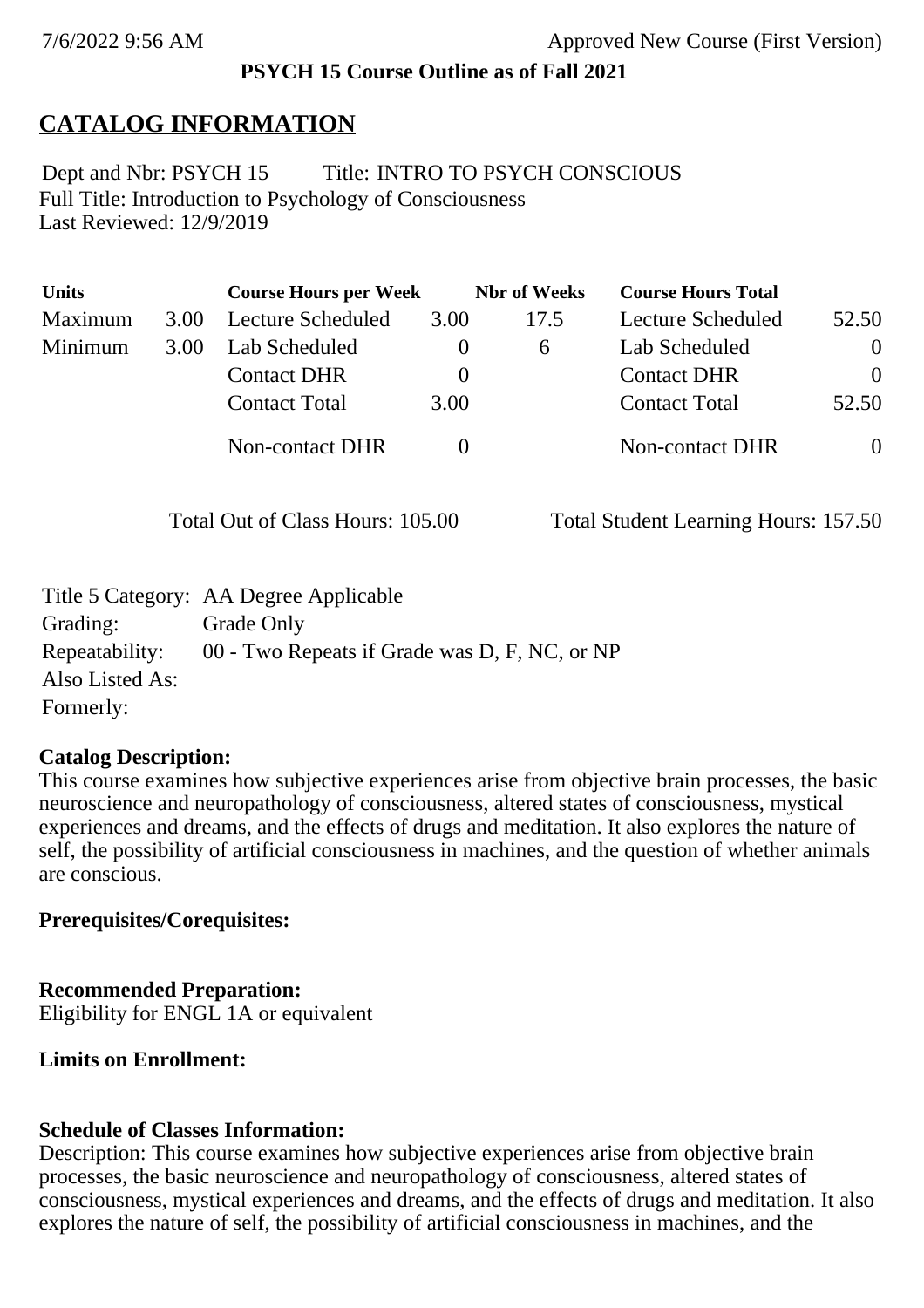question of whether animals are conscious. (Grade Only) Prerequisites/Corequisites: Recommended: Eligibility for ENGL 1A or equivalent Limits on Enrollment: Transfer Credit: CSU;UC. Repeatability: Two Repeats if Grade was D, F, NC, or NP

# **ARTICULATION, MAJOR, and CERTIFICATION INFORMATION:**

| <b>AS Degree:</b><br>Area<br>I)<br><b>CSU GE:</b><br><b>Transfer Area</b><br>I)<br>D <sub>9</sub> |                                                                                                       | Social and Behavioral Sciences Fall 2021<br>Social Science<br>Psychology |           | Effective:<br>Effective:<br>Fall 2021 | Inactive:<br>Inactive: |
|---------------------------------------------------------------------------------------------------|-------------------------------------------------------------------------------------------------------|--------------------------------------------------------------------------|-----------|---------------------------------------|------------------------|
| IGETC:                                                                                            | <b>Transfer Area</b><br>Social and Behavioral Science Fall 2021<br>$\overline{4}$<br>4I<br>Psychology |                                                                          |           | Effective:                            | Inactive:              |
| <b>CSU Transfer:</b> Transferable                                                                 |                                                                                                       | Effective:                                                               | Fall 2021 | Inactive:                             |                        |
| <b>UC Transfer:</b> Transferable                                                                  |                                                                                                       | Effective:                                                               | Fall 2021 | Inactive:                             |                        |

#### **CID:**

#### **Certificate/Major Applicable:**

[Major Applicable Course](SR_ClassCheck.aspx?CourseKey=PSYCH15)

# **COURSE CONTENT**

#### **Student Learning Outcomes:**

Upon completion of the course, students will be able to:

1. Discuss basic scientific theories, concepts, and research findings related to consciousness.

2. Demonstrate an understanding of research methods in consciousness and the ability to critically evaluate research in this area.

#### **Objectives:**

Students will be able to:

- 1. Summarize the problem and challenges of consciousness as a science
- 2. Discuss neuroscience and the neural correlates of consciousness
- 3. Explain why science might be mistaken about the mind
- 4. Identify apparent differences between conscious and unconscious
- 5. Explain theories of attention, free will, and self and other
- 6. Understand the evolution of consciousness in animals and machines
- 7. Evaluate altered states from meditation to drugs and dreaming

### **Topics and Scope:**

- I. Consciousness: The Grand Illusion
	- A. Evidence for consciousness
	- B. Decoding the puzzle of human consciousness
- II. Consciousness and the Brain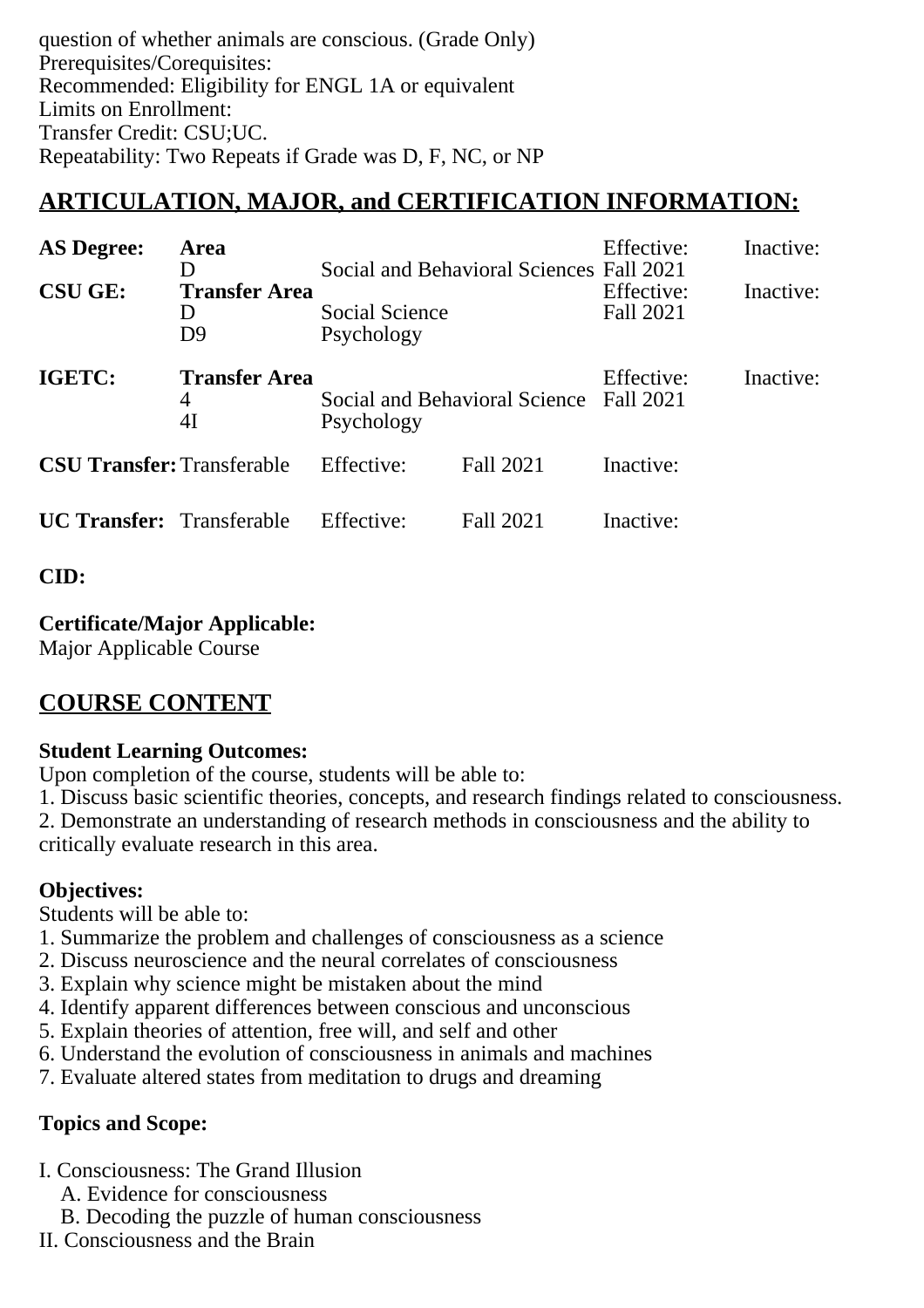A. Neuroscience and the correlates of consciousness

B. The 'theatre' of the mind

C. The unity of consciousness

III. Body, Mind, and World

A. Attention

- B. Conscious and unconscious
- C. Agency and free will
- IV. Evolution
	- A. Evolution and animal minds
	- B. The function of consciousness
	- C. The evolution of machines
- V. Artificial Consciousness
	- A. Minds and machines
		- B. Machines and consciousness
- VI. Borderlands
	- A. Unconscious processing
	- B. Reality and imagination
	- C. The paranormal
- VII. Altered States of Consciousness
	- A. Drugs and altered states
	- B. Sleep, dreams, and hypnotic states
	- C. Exceptional human experiences
- VIII. First-Person Approaches
	- A. The view from within
- B. Meditation and mindfulness
- IX. Self and Other
	- A. Egos, bundles, and multiple selves
	- B. Positive beliefs
	- C. Theories of self
- X. Waking Up
	- A. Mindfulness and well-being
	- B. Imaginative minds

#### **Assignment:**

- 1. Reading of approximately 35-50 pages per week
- 2. Writing assignment that may include research, experiential, response, or project for a minimum of 1,250 words.
- 3. Formal testing: quizzes, exams, and a final
- 4. Oral presentation and/or group project may be assigned

### **Methods of Evaluation/Basis of Grade:**

**Writing:** Assessment tools that demonstrate writing skills and/or require students to select, organize and explain ideas in writing.

Research, experiential, response, or project paper and the set of the second vertiling writing

 $30 - 60\%$